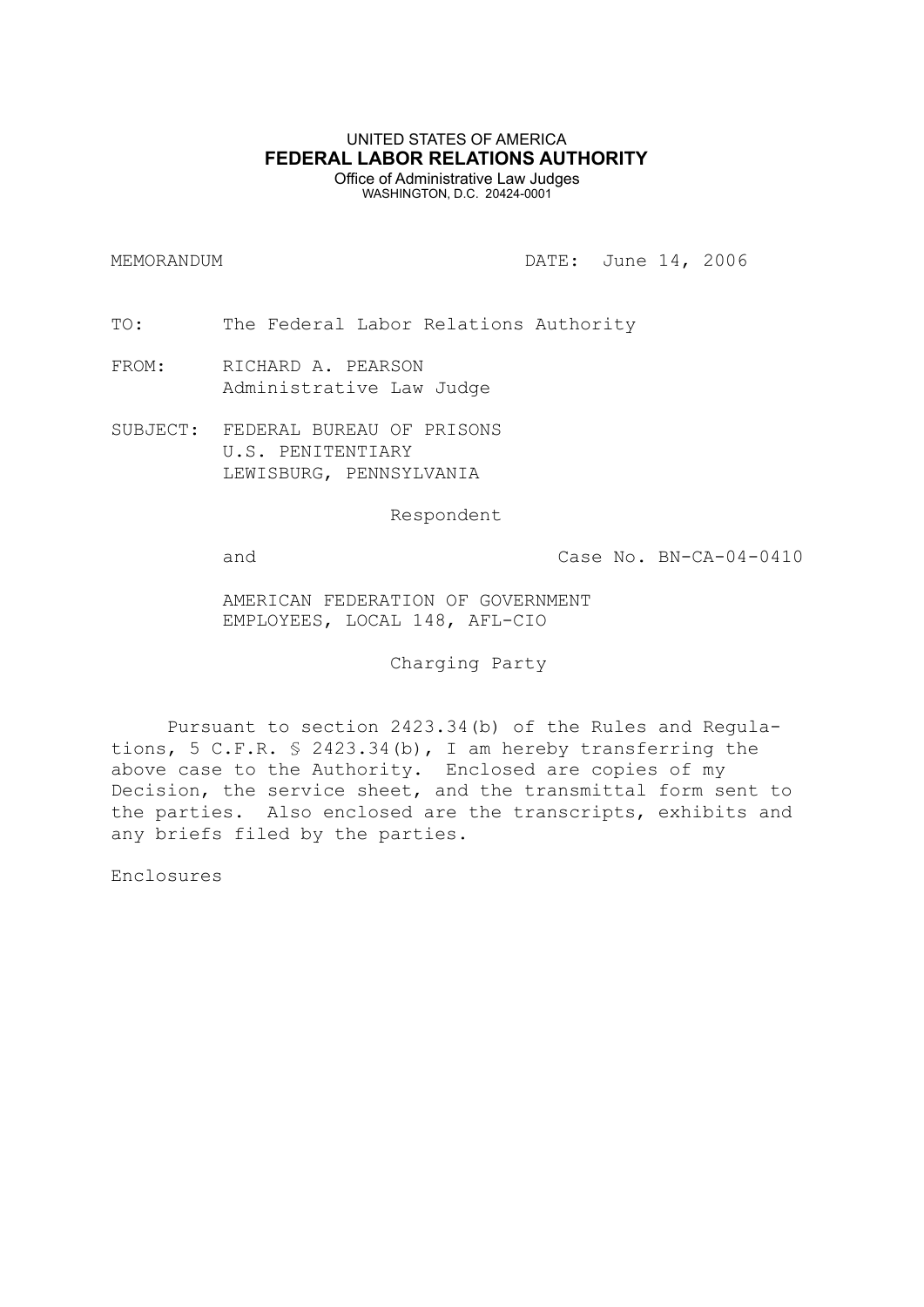# UNITED STATES OF AMERICA **FEDERAL LABOR RELATIONS AUTHORITY**

Office of Administrative Law Judges WASHINGTON, D.C. 20424-0001

| FEDERAL BUREAU OF PRISONS<br>U.S. PENITENTIARY<br>LEWISBURG, PENNSYLVANIA |                          |
|---------------------------------------------------------------------------|--------------------------|
| Respondent                                                                |                          |
| land                                                                      | Case No. $BN-CA-04-0410$ |
| AMERICAN FEDERATION OF GOVERNMENT<br>EMPLOYEES, LOCAL 148, AFL-CIO        |                          |
| Charging Party                                                            |                          |

## NOTICE OF TRANSMITTAL OF DECISION

The above-entitled case having been heard before the undersigned Administrative Law Judge pursuant to the Statute and the Rules and Regulations of the Federal Labor Relations Authority (Authority), the undersigned herein serves his Decision, a copy of which is attached hereto, on all parties to the proceeding on this date and this case is hereby transferred to the Authority pursuant to 5 C.F.R. § 2423.34  $(b)$ .

PLEASE BE ADVISED that the filing of exceptions to the attached Decision is governed by 5 C.F.R. §§ 2423.40-2423.41, 2429.12, 2429.21-2429.22, 2429.24-2429.25, and 2429.27.

Any such exceptions must be filed on or before **JULY 17, 2006**, and addressed to:

> Federal Labor Relations Authority Office of Case Control 1400 K Street, NW, 2nd Floor Washington, DC 20005

> > RICHARD A. PEARSON Administrative Law Judge

\_\_\_\_\_\_\_\_\_\_\_\_\_\_\_\_\_\_\_\_\_\_\_\_\_\_\_\_\_\_\_\_

Dated: June 14, 2006 Washington, DC

 $\overline{a}$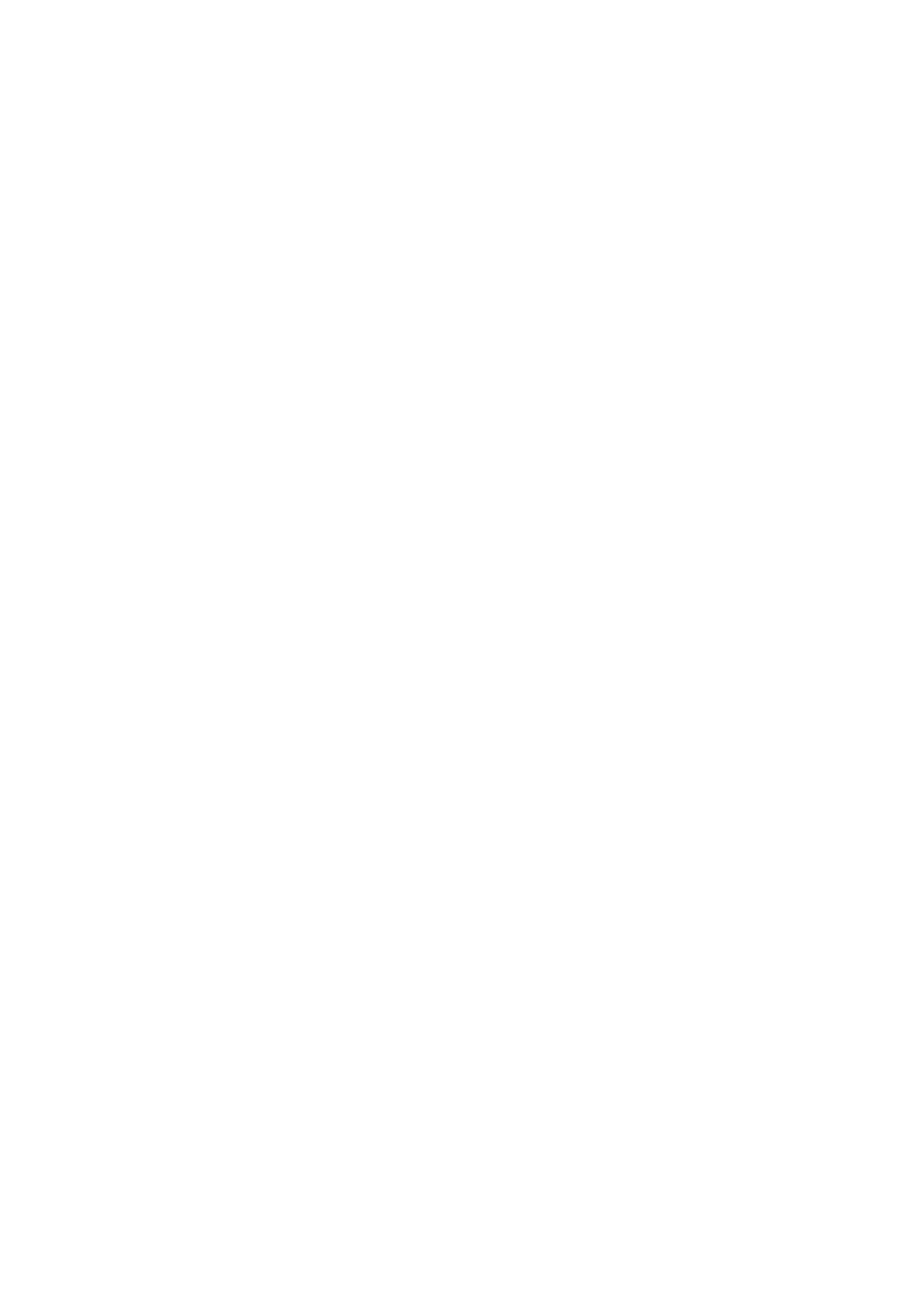OALJ 06-16

## **FEDERAL LABOR RELATIONS AUTHORITY**

Office of Administrative Law Judges Washington, D.C.

| FEDERAL BUREAU OF PRISONS<br>U.S. PENITENTIARY<br>LEWISBURG, PENNSYLVANIA |                        |
|---------------------------------------------------------------------------|------------------------|
| Respondent                                                                |                        |
| land                                                                      | Case No. BN-CA-04-0410 |
| AMERICAN FEDERATION OF GOVERNMENT<br>EMPLOYEES, LOCAL 148, AFL-CIO        |                        |
| Charging Party                                                            |                        |

David J. Mithen, Esquire For the General Counsel

- Nicole Hogan, Esquire Ly T. Nguyen, Esquire For the Respondent
- Tony J. Liesenfeld For the Charging Party
- Before: RICHARD A. PEARSON Administrative Law Judge

#### **DECISION**

This is an unfair labor practice proceeding under the Federal Service Labor-Management Relations Statute, 5 U.S.C. §§ 7101-7135 (the Statute), and the Rules and Regulations of the Federal Labor Relations Authority (the Authority), 5 C.F.R. part 2423 (2005).

The American Federation of Government Employees, Local 148, AFL-CIO (the Charging Party or Union) initiated this case on June 2, 2004, when it filed an unfair labor practice charge against the U.S. Penitentiary, Lewisburg. After investigating the charge, the General Counsel of the Federal Labor Relations Authority (the General Counsel) issued a complaint on September 27, 2004, against the Federal Bureau of Prisons, U.S. Penitentiary, Lewisburg, Pennsylvania (the Respondent or Agency). The complaint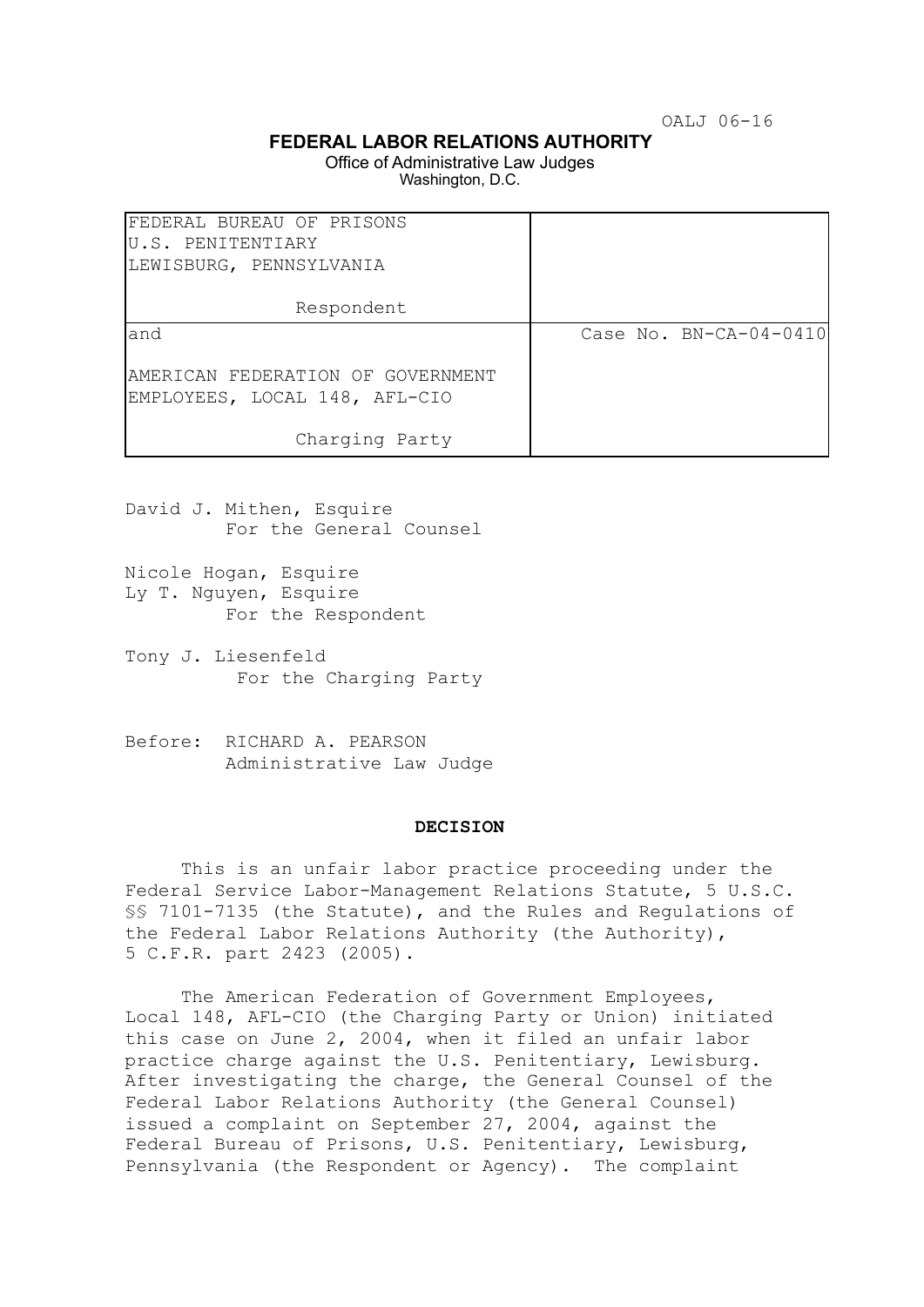alleges that the Respondent violated section 7116(a)(1) and (8) of the Statute by failing to comply with section 7114(a) (2)(A) when it conducted a formal discussion without affording the Union the opportunity to be present.

A hearing was held in Harrisburg, Pennsylvania, on February 2, 2005, at which all parties were represented and afforded the opportunity to be heard, to introduce evidence, and to examine and cross-examine witnesses. The General Counsel and the Respondent subsequently filed post-hearing briefs, which I have fully considered.

Based on the entire record, including my observation of the witnesses and their demeanor, I make the following findings of fact, conclusions of law, and recommendations.

## **FINDINGS OF FACT**

## **Background**

The American Federation of Government Employees, Council of Prison Locals, AFL-CIO, (AFGE) is a labor organization within the meaning of 5 U.S.C. § 7103(a)(4) and is the exclusive representative of a nationwide bargaining unit of employees of the Federal Bureau of Prisons. The Charging Party is the agent of AFGE for the purpose of representing the bargaining unit employees at the Respondent.

The Respondent in this case is a high security facility within the Bureau of Prisons system. Tr. 14-15. The penitentiary at Lewisburg includes units in which inmates are housed. Tr. 15-16. At the time of the events in this case, one of those units, "G" block or Special Management Unit (SMU), was used for a pilot program designed to correct gang activity within the prison system. Tr. 16, 129. Bruce Heiser was one of eight correctional officers assigned to SMU and was designated as the Officer in Charge (OIC).1 Tr. 42. Heiser was a member of the bargaining unit represented by the Union. At the time of the incident, Lieutenant Rios served as the first-line supervisor of the correctional officers assigned to SMU.2 Tr. 42. Their second-line supervisor was Captain Rebecca Clay and their 1

Although not explicitly stated in the record, it appears that there were eight correctional officers assigned to the SMU during the day shift. It is not clear how many were assigned during the other shifts. 2

Rios had been preceded in this position by Lt. Knox. Tr. 248.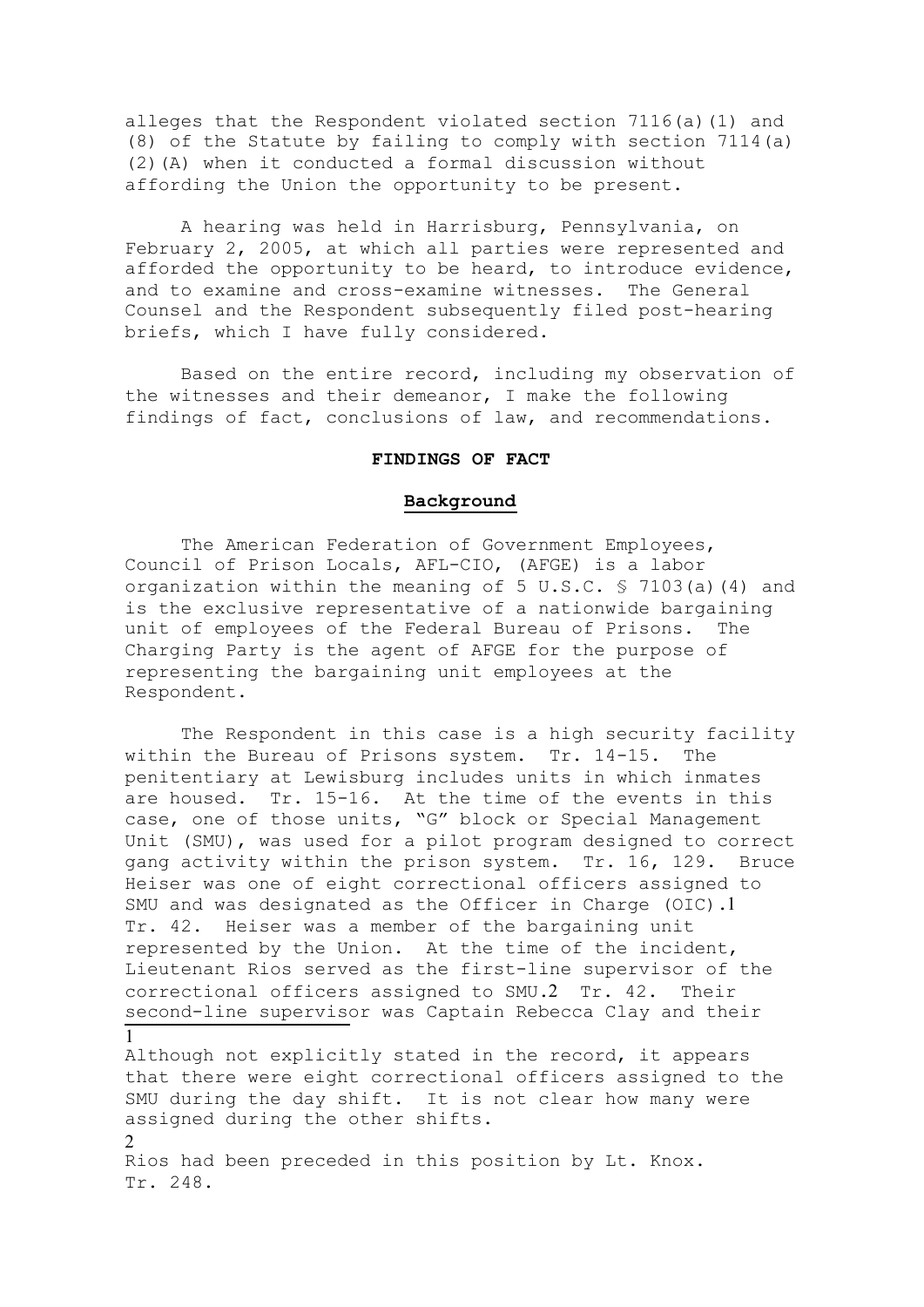third-line supervisor was Associate Warden of Custody Troy Levy. *Id*. The Associate Warden, in turn, reported to Warden Joseph Smith, who at the time of the incident in this case had been at Lewisburg for a little over two months. Tr. 43, 126.

The focus of the complaint in this case was a meeting that occurred between Heiser and Clay on Monday, April 5, 2004. Prior to that meeting, Heiser had a conversation with Warden Smith and raised a number of issues relating to the operation and staffing of the SMU. Tr. 47, 130-31. According to Heiser, his fellow staff on SMU had encouraged him to act as their spokesperson and to discuss these issues with Smith. Tr. 45-46. Although the witnesses did not offer uniform accounts as to the circumstances under which this conversation occurred, both Smith and Heiser indicated that it was Heiser who approached Smith and initiated the discussion. Tr. 44-45, 130. The witnesses offered varying accounts of the date on which Heiser talked to Smith. Heiser testified that it occurred the Friday before his meeting with Clay. Tr. 43, 78. Warden Smith did not really recall when it happened. Tr. 135, 176-77. Captain Clay thought it occurred a week or two prior to her meeting with Heiser. Tr. 233. On this point, Heiser's testimony was the most precise. In view of the fact that it was probably a more significant event from Heiser's perspective than that of Smith or Clay, I find he would be more likely to have a better recollection of the date. Also, as will be addressed in greater detail shortly, the fact that Heiser came to think that his meeting with Smith placed him in jeopardy of disciplinary action (a view that neither Smith nor Clay shared) made it more likely that he would remember the general chronology, although not necessarily all the details, better than either of them.

The witnesses also gave different accounts as to where the meeting between Heiser and Smith occurred. Smith recalled that Heiser approached him while he was making his rounds and was in the SMU. Tr. 130, 136, 178. Heiser alluded to going to Smith's office after calling to inquire whether the Warden did, in fact, have an open door policy. Tr. 45, 78, 106. I find that it is unnecessary to the disposition of this case to reconcile the discrepancies in the accounts of the two men as to where their meeting occurred. What is significant is that Heiser clearly initiated it.

During his meeting with the Warden, Heiser raised several concerns and suggestions that he had with respect to the way in which the program in SMU was being run. Tr. 47. According to Heiser, he discussed security issues,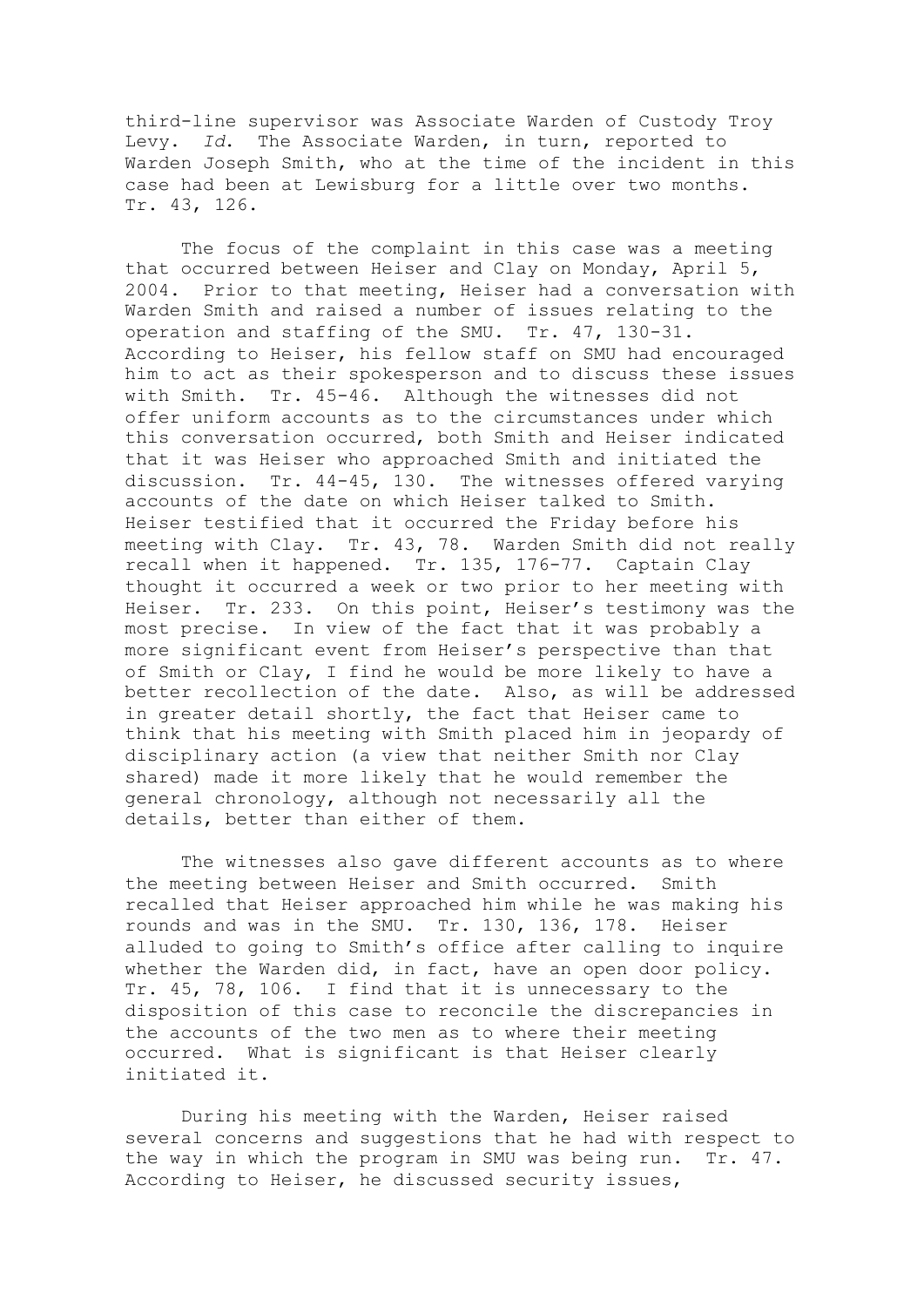recreational and educational programs being provided for the inmates, inadequate staffing, and the lack of post orders or program statements.3 Tr. 47-48. Although Smith remembered that Heiser raised a number of issues, he could only recollect one specifically: whether a property officer was needed on SMU. Tr. 130, 157. By Smith's account, because of his recent arrival at Lewisburg, he was unsure he sufficiently grasped what Heiser was talking about. Tr. 130-31, 134. He recalled telling Heiser that he (Smith) needed to talk to the Captain and Lieutenant and hear what they had to say about the issues Heiser was raising. Tr. 134. According to Smith, he spoke to Clay sometime within the next couple of days and told her that Heiser had brought up some points he was unsure of. Tr. 135. Smith asked her to meet with Heiser, listen to what he had to say, and give Smith an assessment of Heiser's suggestions. Tr. 135. Both Smith and Clay denied that Smith provided her with a list of topics, either orally or in writing, to discuss with Heiser. Tr. 139-40, 193-94, 215.

## **The April 5, 2004 meeting**

Heiser testified that when he arrived at work at 7:30 on Monday morning, April 5, 2004, his co-workers informed him that Lt. Rios had complained during the weekend that he had gone over her head to the Warden, and they said that Cpt. Clay was going to discipline him for it. Tr. 43. According to Heiser, Rios called him at approximately 9:30

3

At the hearing, Heiser characterized "post orders" as descriptions of each staff member's assignments and responsibilities in the unit, and "program statements" as agency policies for how a unit is to be operated. Tr. 48, 61-62.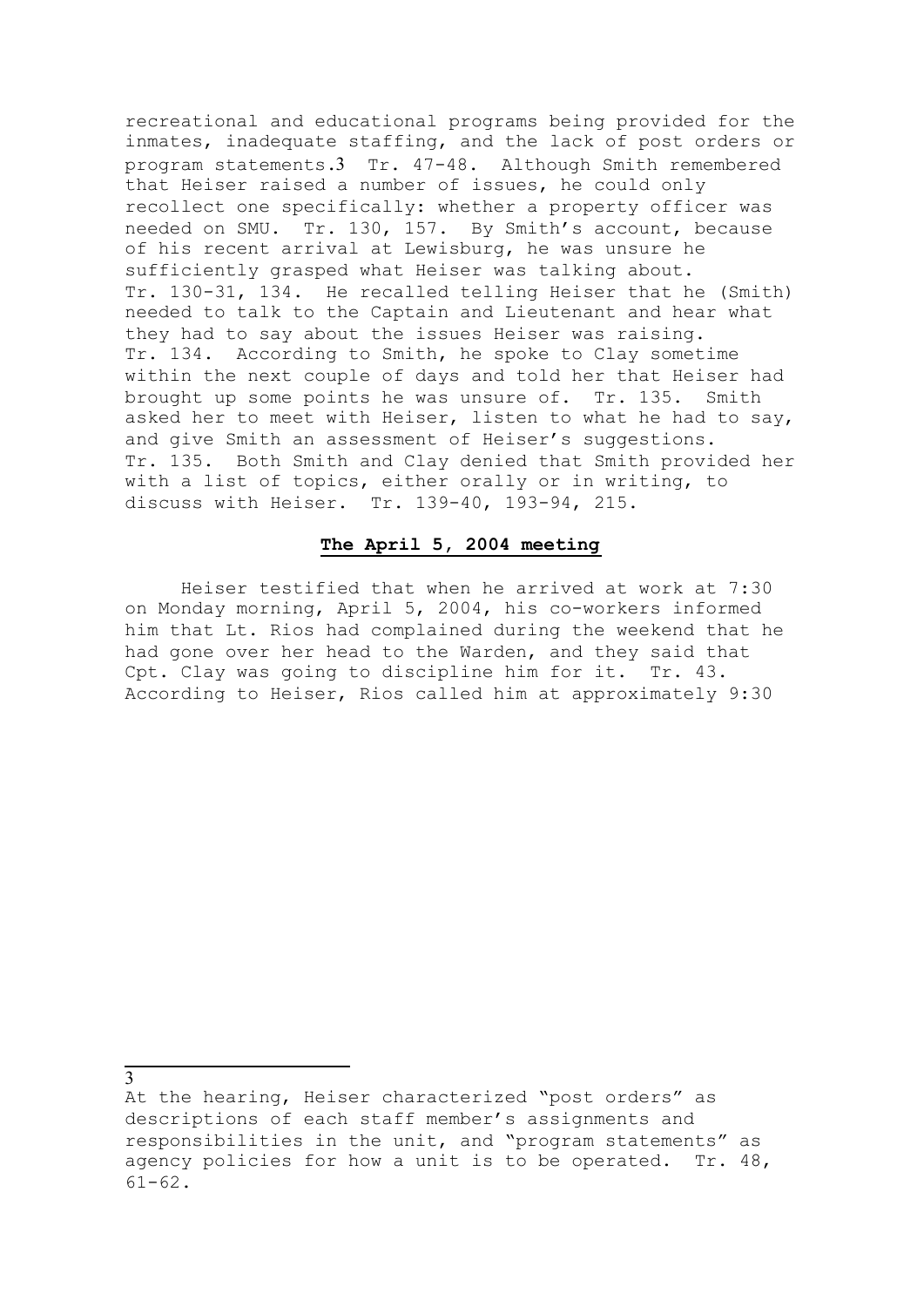a.m. and told him to go see Clay, but she didn't tell him what it was about.4 Tr. 44.

Believing that he was facing discipline, Heiser contacted Union steward Tony Liesenfeld, and asked that a Union representative accompany him to his meeting with Clay. Tr. 52. Liesenfeld phoned Clay, who told him that Heiser was not in any trouble and would not need a Union representative. Tr. 26-27, 195. Liesenfeld also spoke to Assistant Chief Steward David Clark to explain the situation; Clark called Clay and received the same answer. Tr. 27-28, 196. Heiser then spoke to Clark himself, who told him to go see the Captain, ask for a Union representative, and if it became a disciplinary action, to walk out. Tr. 52-53. During the time that he was trying to obtain a Union representative, Heiser received a call from Clay, telling him to report to her office immediately. Tr. 53. When he said that he didn't want to come without a representative, Clay told him he wasn't facing any discipline and that she just wanted to talk to him. Tr. 53, 195.

Clay testified that although she did not view her meeting with Heiser as mandatory, Heiser had no choice but to comply with her request, as his supervisor, to come to her office. Tr. 220-21. Clay maintained the reason she held the meeting in her office rather than in Heiser's work area was to afford privacy, as the offices in SMU are small with a lot of staff and inmate activity in and around them. Tr. 197, 222.

The accounts given by Heiser and Clay of their meeting agreed in only a few respects. The meeting began at approximately 10 a.m. Clay told Heiser again that he was not facing discipline, and that the reason he was there was  $\overline{4}$ 

While Rios did not testify at the hearing, Clay did. Clay's testimony did not indicate whether she made the initial contact with Heiser through Rios; she only mentioned calling Heiser directly. Tr. 194-95. While Clay may have phoned Heiser directly at some point that morning, I find it most likely that the initial call to Heiser came from Rios. Particularly in view of the paramount importance of security at a correctional institution, it is unlikely that Clay would pull Heiser away from his post without coordinating his absence first with his immediate supervisor. Additionally, other testimony of Clay reflects that she valued the concept of chain of command and, consequently, was likely to have worked through Lt. Rios. Tr. 254-55. Thus I credit Heiser's testimony that he was first told to go see Cpt. Clay by Lt. Rios.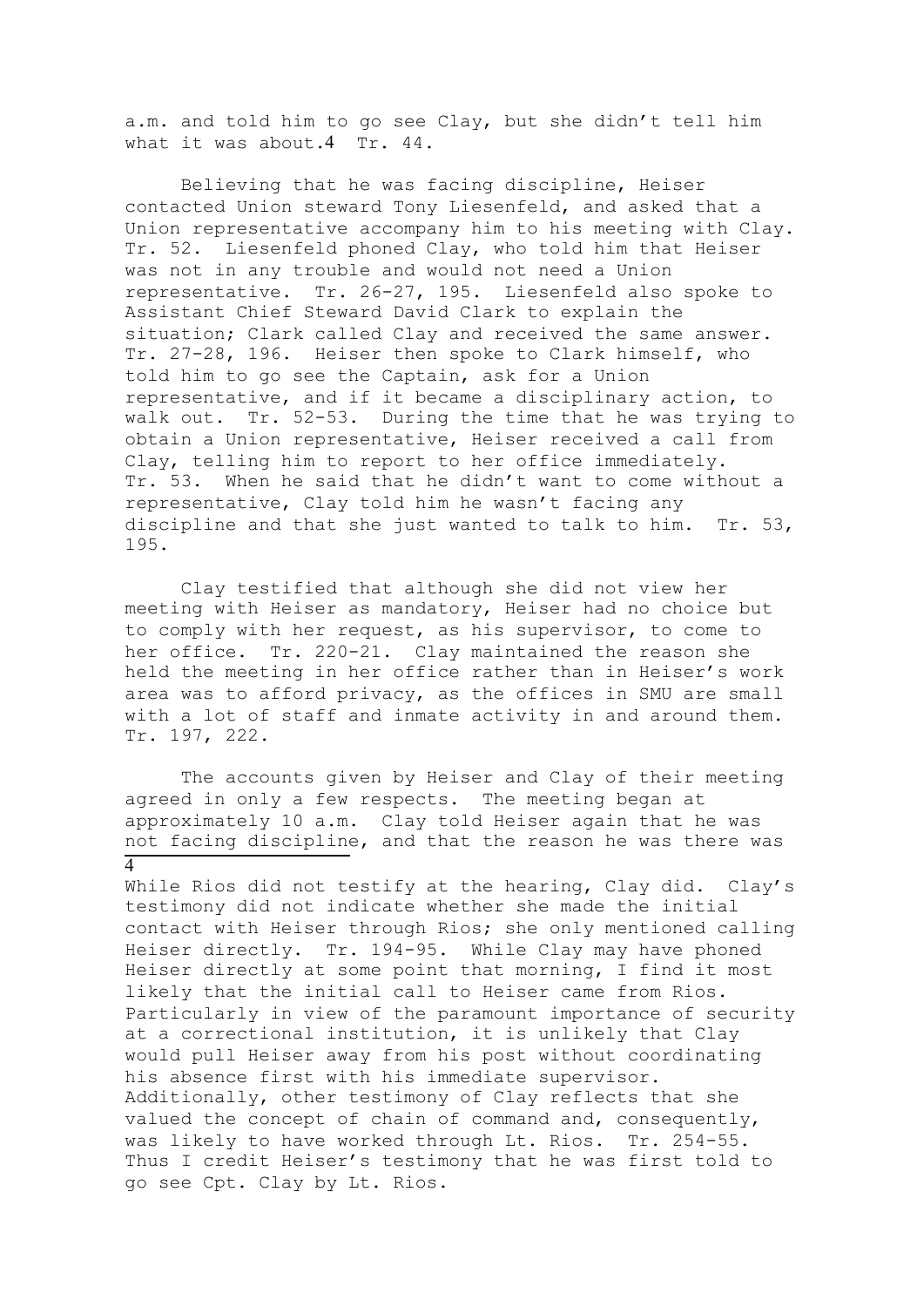because the Warden had asked her to meet with him about the matters Heiser had previously raised in his conversation with Smith. Tr. 55-56, 198. Nobody other than Heiser and Clay was present at the meeting. Beyond these details, the descriptions of the meeting provided by Clay and Heiser conflict significantly.

Clay thought Heiser's belief that he was facing discipline stemmed from existing problems between him and the lieutenants (apparently both Rios and Knox) in his unit. Tr. 196, 237, 250. She also stated that Heiser, early in their meeting, told her that the main reason he had gone to Warden Smith was to intercede on behalf of a fellow employee whose action in placing two inmates together, when they were supposed to be kept separated, had resulted in a fight. Tr. 199, 228-29. According to Clay, in addition to talking for about five minutes about how unfair it would be to discipline that officer, Heiser spent the meeting talking about his back problems and his problems with how the lieutenants ran things on SMU. Tr. 199-201, 229. Clay testified that Heiser's complaints about the lieutenants and their management of SMU were a rehash of things she had already heard from him three or four times before. Tr. 200-02, 225, 230. By Clay's account, she did not attempt to guide the conversation, but simply listened to Heiser with little or no comment. Tr. 201-02, 225, 238, 252-53. Clay said she took no notes, and if she was writing anything, she was just doodling. Tr. 202. Clay estimated the meeting's length at about 30 to 40 minutes. Tr. 201. In this regard, she recalls that the meeting ended before "mainline," a term used for the inmates' lunch period, which starts at 10:45 a.m. Tr. 203. The Warden wants his staff to attend mainline every day, and Clay testified that she believed she was at mainline on time that day.5 Tr. 203-04, 253.

Heiser, on the other hand, described a meeting in which Clay, working from what appeared to him to be a list on a pad in front of her, led the discussion from topic to topic and checked things off on the list as the discussion progressed. Tr. 70, 96, 114-16. Heiser asserted that on a number of occasions during their meeting, he expressed the desire to be excused to return to his unit, but Clay kept talking about things pertaining to SMU. Tr. 70-71. In his account, both he and Clay participated fairly equally in the discussion (Tr. 114), and he estimated the meeting lasted 5

The Warden testified it was very important to him that the executive staff, of which Clay was a member, be present at mainline. Tr. 149. Consequently, it is clear that attending mainline was a priority to Clay.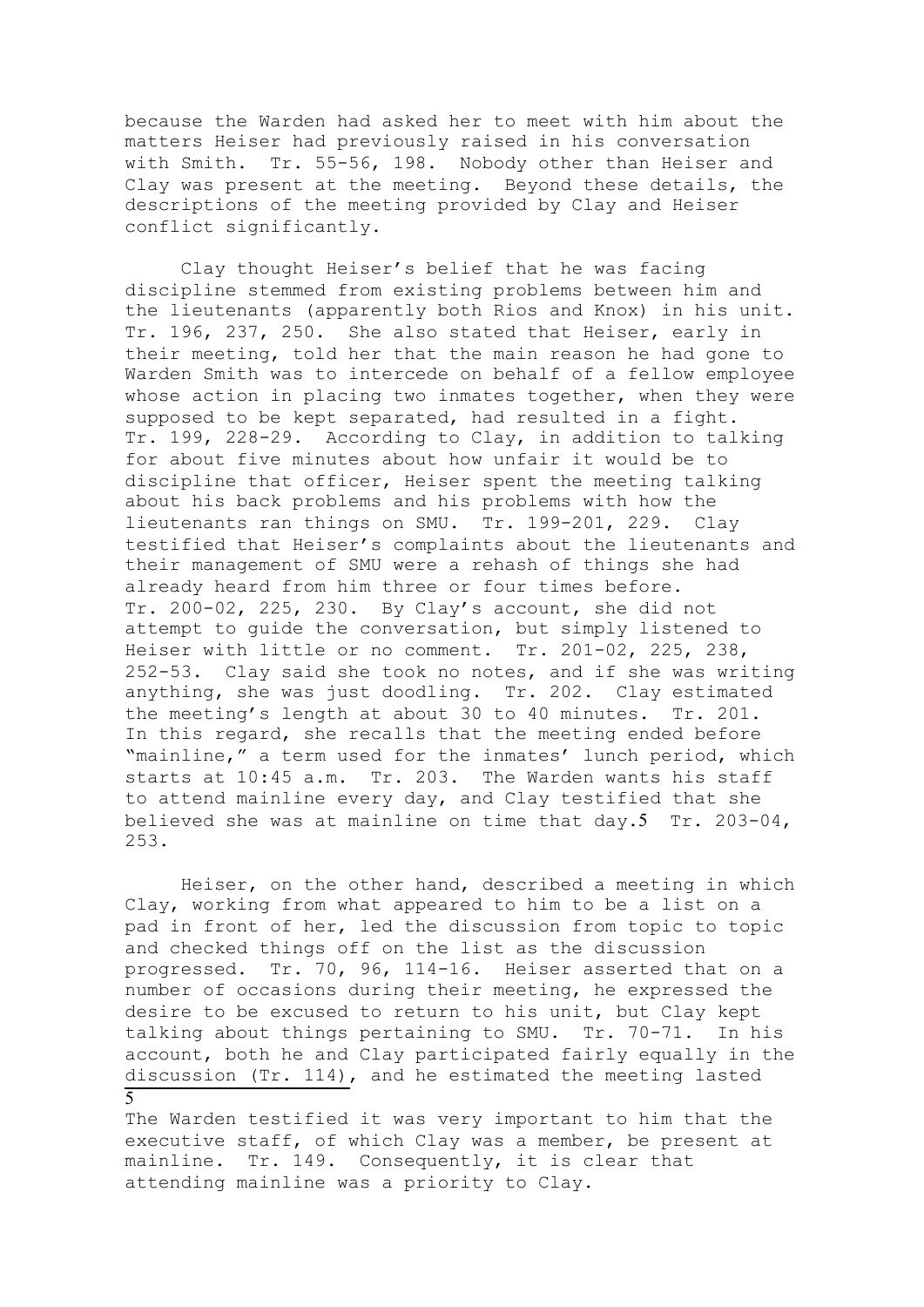more than two hours, as he didn't return to his unit until 12:15 p.m. Tr. 70. According to Heiser, their discussion covered the following topics: a change that involved the removal of keys from the key rings carried by correctional officers and other security issues; staffing and the lack of adequate staff to run the SMU program; the need to assign a property officer who would be responsible for monitoring and inventorying property of inmates who were entering or leaving SMU; staff evaluations and performance awards; and the need for post orders and program statements. Tr. 57-63.

I find it highly unlikely that Clay came to the meeting with a list of topics she intended to discuss with Heiser. I credit Warden Smith's testimony that he neither absorbed all of the subjects Heiser raised with him nor provided Clay with any sort of list of topics she was to cover with Heiser. More than likely, when talking to Heiser, Smith quickly decided to refer him to a subordinate who could filter Heiser's issues and concerns for him, and it follows that he wouldn't have attempted to master the details of what Heiser was saying to him. This is also consistent with the Warden's acknowledgment that he was relatively new at the institution and was still in his learning curve. Also, I doubt that Smith intended his open door policy to encourage employees as a matter of course to bring issues and concerns to him without working through his subordinates.6

I also find persuasive Clay's testimony that she had a pretty good idea of what Heiser raised with Smith based on her own prior conversations with Heiser, rather than from any information Smith gave her.7 I seriously doubt Clay bothered to prepare a list of what she suspected she would be hearing from Heiser. Although Clay may have had a pad of paper in front of her during the meeting with Heiser, I do not believe it contained any sort of agenda for the meeting. I also credit Clay's account that Heiser determined the course of the meeting. This is consistent with the view, shared by both the Warden and Clay, that her role was to

6

In view of the short period that Smith had been at Lewisburg at that point, it is unlikely he would have known that Heiser had already raised the issues with Clay. It is clear from Clay's testimony that she thought Heiser's ideas had little merit, and it is unlikely that she would have informed Smith of her prior conversations with Heiser. 7

That Heiser often discussed issues with senior management at the penitentiary was corroborated by Warden Smith's recollection that Heiser had come into his office to talk several times previously. Tr. 152, 177-78.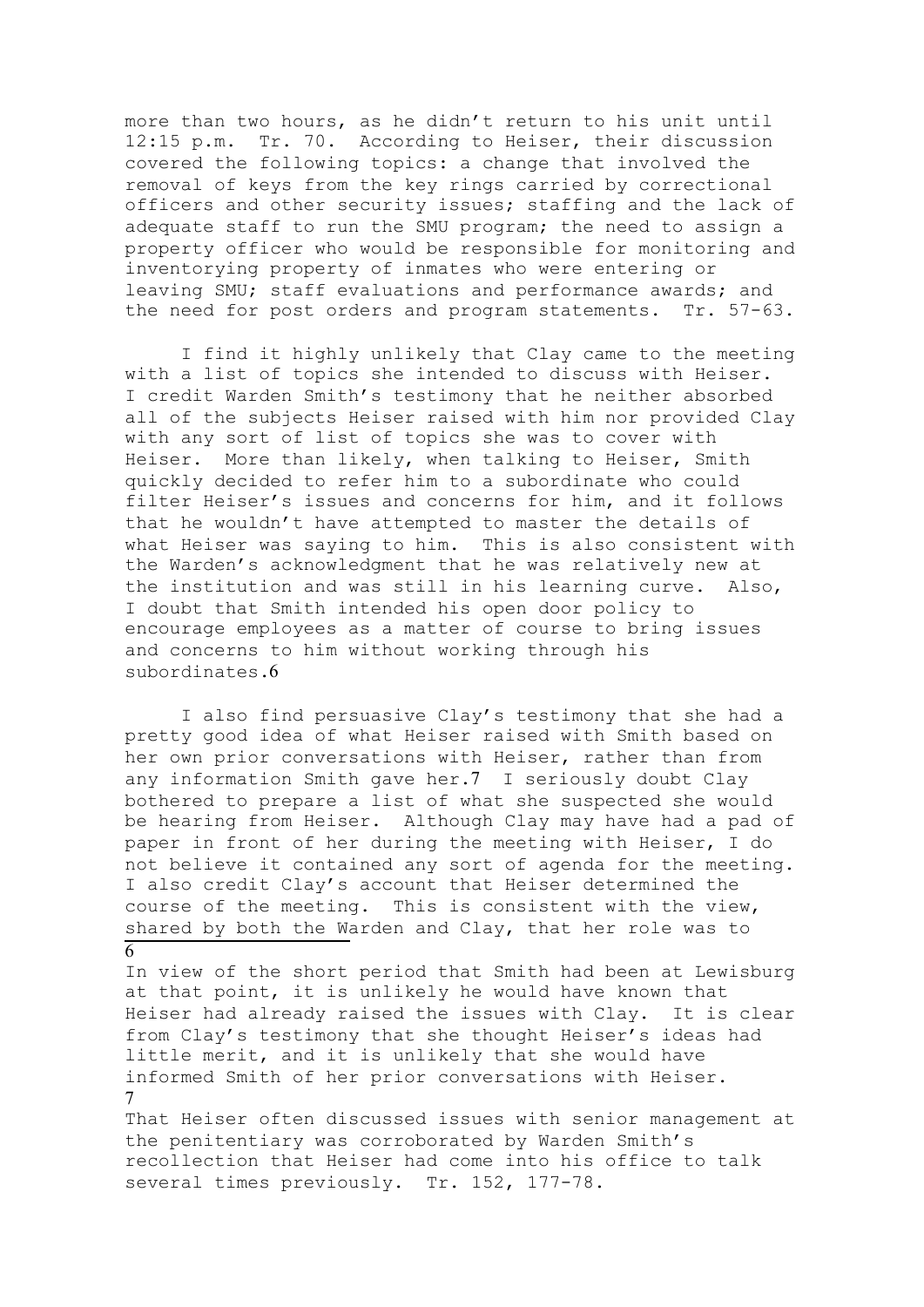listen to what Heiser had to say, and to advise the Warden what she thought of Heiser's ideas. Given her suspicion that Heiser was going to rehash topics he had already raised a number of times with her, Clay would have been unlikely to want to encourage him by taking the lead in bringing topics up; she no doubt wanted to keep the meeting short and the number of issues discussed to a minimum. In other words, taking the lead in bringing subjects up would have projected a level of interest Clay just didn't have. The picture that emerges from the record is that Clay was going through the motions of hearing Heiser out, in response to and out of respect for Smith's wishes, and she had no desire to invest a lot of time or energy in the effort. I also have no doubt it was more important to Clay to attend mainline than to sit and listen to Heiser for a long period of time. It is impossible for me to believe that Clay would have allowed Heiser to take up two hours of her time on issues and ideas she was already well aware of. Given the importance the Warden placed on his staff attending mainline, I credit Clay's testimony that her meeting with Heiser ended before 10:45, and I find the length of the meeting was closer to the estimate provided by Clay rather than by Heiser.

Both Smith and Clay were vague as to what, if any, type of report Clay gave Smith after her meeting with Heiser. Smith recalled that Clay spoke with him, and he remembered that both Clay and Knox told him they didn't think a property officer in SMU was necessary, but he didn't recollect any other specifics of what Clay told him. Tr. 158, 179-80. Clay asserted that the controversy over whether the Union should have been represented at her meeting with Heiser served to inform the Warden that she had carried out his instructions and met with Heiser, and consequently no report on her part was necessary. Tr. 231. Also, what emerged from Clay's testimony was that she viewed Heiser's ideas as unworthy of further action and related to his discontent with the lieutenants assigned to SMU. It would have been unlikely that Clay was eager to elevate the details of Heiser's disputes with the lieutenants to Smith's level. Clay would more likely have seen it as her responsibility to handle those matters rather than passing them to the Warden. I find that whatever report Clay gave Smith following her meeting with Heiser was minimal.

#### **DISCUSSION AND CONCLUSIONS**

#### **Issues and Positions of the Parties**

**The General Counsel**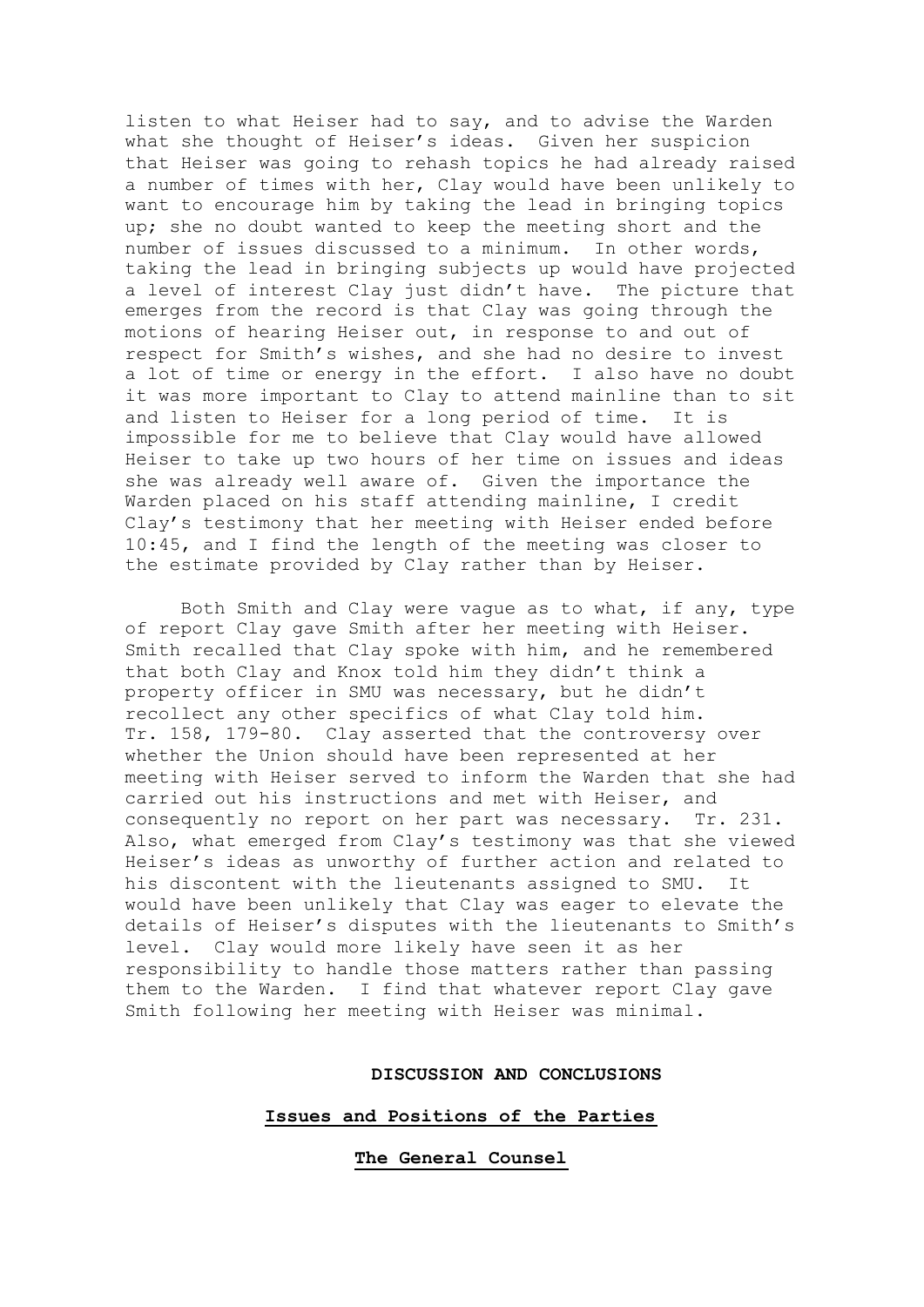The General Counsel contends that the meeting between Clay and Heiser constituted a formal discussion within the meaning of section 7114(a)(2)(A) and alleges that the Respondent violated section 7116(a)(1) and (8) when it failed to provide the Union notice and an opportunity to be represented.

Initially, the General Counsel notes that in determining whether a meeting satisfies the requirements of section  $7114(a)(2)(A)$ , the totality of the circumstances are examined. According to the General Counsel, both the totality of the circumstances and an application of the statutory elements support a conclusion that the meeting between Clay and Heiser was a formal discussion.

In applying the statutory elements of a formal discussion, the General Counsel asserts that the meeting between Clay and Heiser constituted a discussion, regardless of whether Clay's or Heiser's description is accepted. More specifically, the General Counsel maintains that the term "discussion" is synonymous with "meeting" and no actual dialogue need occur for there to be a discussion within the meaning of the Statute. Thus, while Clay asserted that she let Heiser do all the talking and that she didn't respond to Heiser's comments, the General Counsel submits that even this minimal conversation constituted a discussion. The G.C. also urges that Heiser's version of the meeting be credited, in which Clay did engage in a lengthy exchange of views.

Turning to the element of formality, the General Counsel contends the meeting satisfied many of the criteria the Authority typically looks for in ascertaining whether a meeting is formal. In this regard, the General Counsel points to the fact that it was held away from Heiser's worksite, in Clay's office, and that Clay was Heiser's second-line supervisor and a member of the executive staff at Lewisburg. The General Counsel argues that although Heiser was given no advance notice of the meeting, it was not a casual encounter or spontaneous shop floor discussion but rather a meeting Heiser was ordered by Clay to attend. The General Counsel asserts that whether the meeting lasted 40 minutes or over 2 hours, it was of a length sufficient to indicate formality. Regardless of whether Clay came to the meeting with a written agenda, the G.C. submits that she indeed had a clear one, which was to discuss Heiser's ideas for the SMU, and Clay conceded that she knew in advance the issues Heiser would raise. The G.C. further argues that Heiser's account of the meeting should be credited; that Clay indeed had a written list of topics she worked from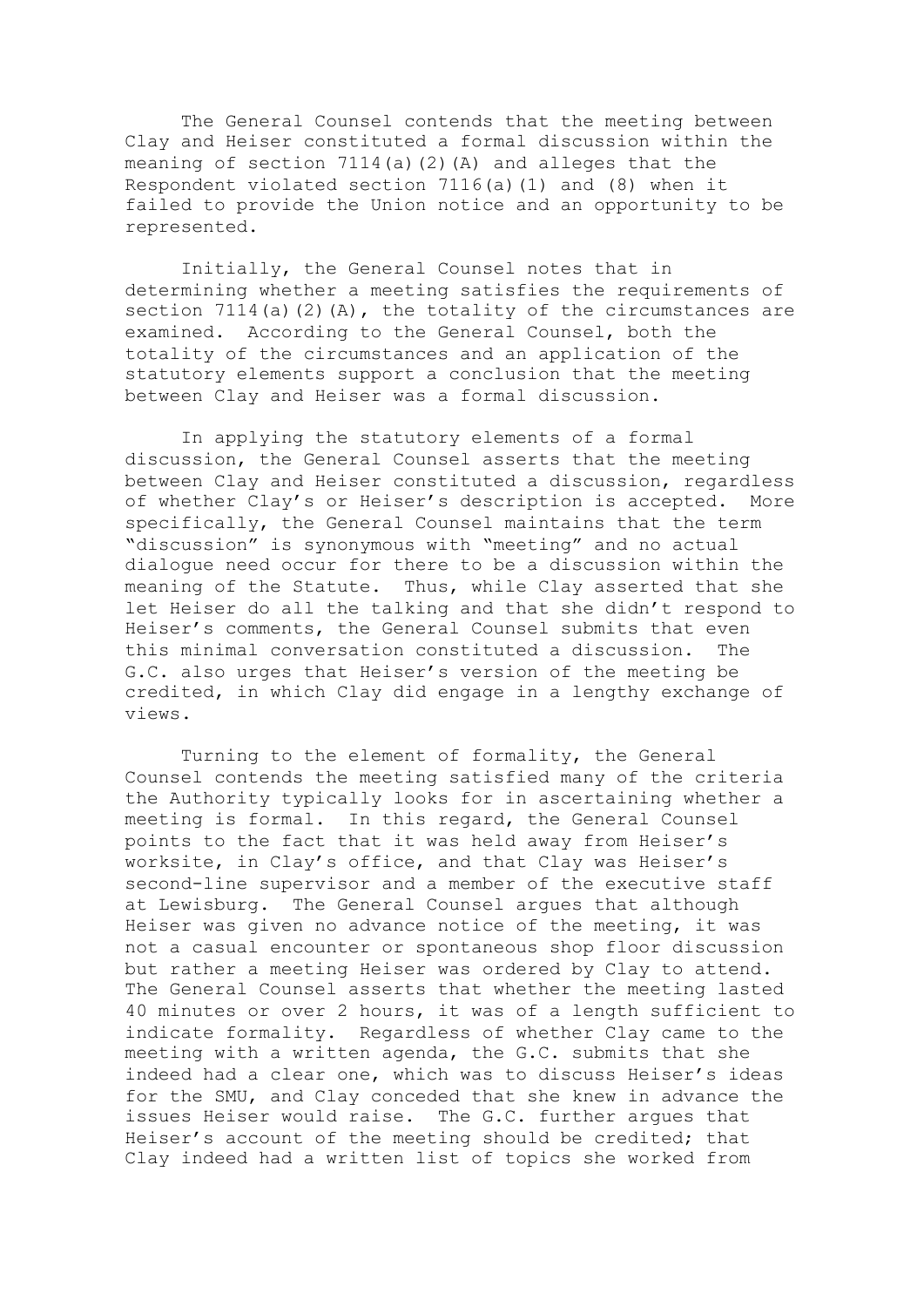during the meeting, and the topics she raised in the meeting mirrored those Heiser had discussed with Smith.

The General Counsel maintains the meeting was between a bargaining unit employee (Heiser) and representative of the Respondent (Clay) and concerned personnel policies and practices as well as general conditions of employment. In this latter regard, the General Counsel asserts Heiser and Clay discussed a number of concerns the officers assigned to SMU shared with respect to their working conditions.

As remedy, the General Counsel seeks a cease and desist order along with the posting of a notice to employees signed by the Warden.

# **The Respondent**

The Respondent denies the alleged violation. It argues that the General Counsel failed to establish by a preponderance of the evidence that Clay held a formal discussion with Heiser.

With regard to the statutory elements of a formal discussion under section 7114(a)(2)(A), the Agency focuses on the lack of formality surrounding the Heiser-Clay meeting; it does not dispute (at least in its brief) that the meeting constituted a discussion between a management representative and an employee, or that it concerned a grievance, personnel practice or general condition of employment. In arguing that the meeting was not formal, the Respondent contends that Clay's relationship with correctional officers at the penitentiary was atypical of second-line supervisors and more akin to that of a firstline supervisor. In support of this claim, the Agency asserts that Clay was a highly visible supervisor who interacted daily with the correctional officers over many routine matters. Additionally, it cites the fact that correctional officers frequented Clay's office and the area immediately outside it, as it was adjacent to the lieutenants' office. The Respondent further notes that the meeting between Heiser and Clay was a one-on-one meeting, and because Heiser often had such conversations with Clay and Smith, he was unlikely to find it intimidating.8 8

This point ties into the Respondent's reliance in its brief on the test applied in analyzing alleged independent violations of section 7116(a)(1) of the Statute, which relies on determining whether, among other things, conduct might reasonably tend to intimidate employees. However, the complaint in this case alleges only a derivative, and not an independent, violation of section 7116(a)(1).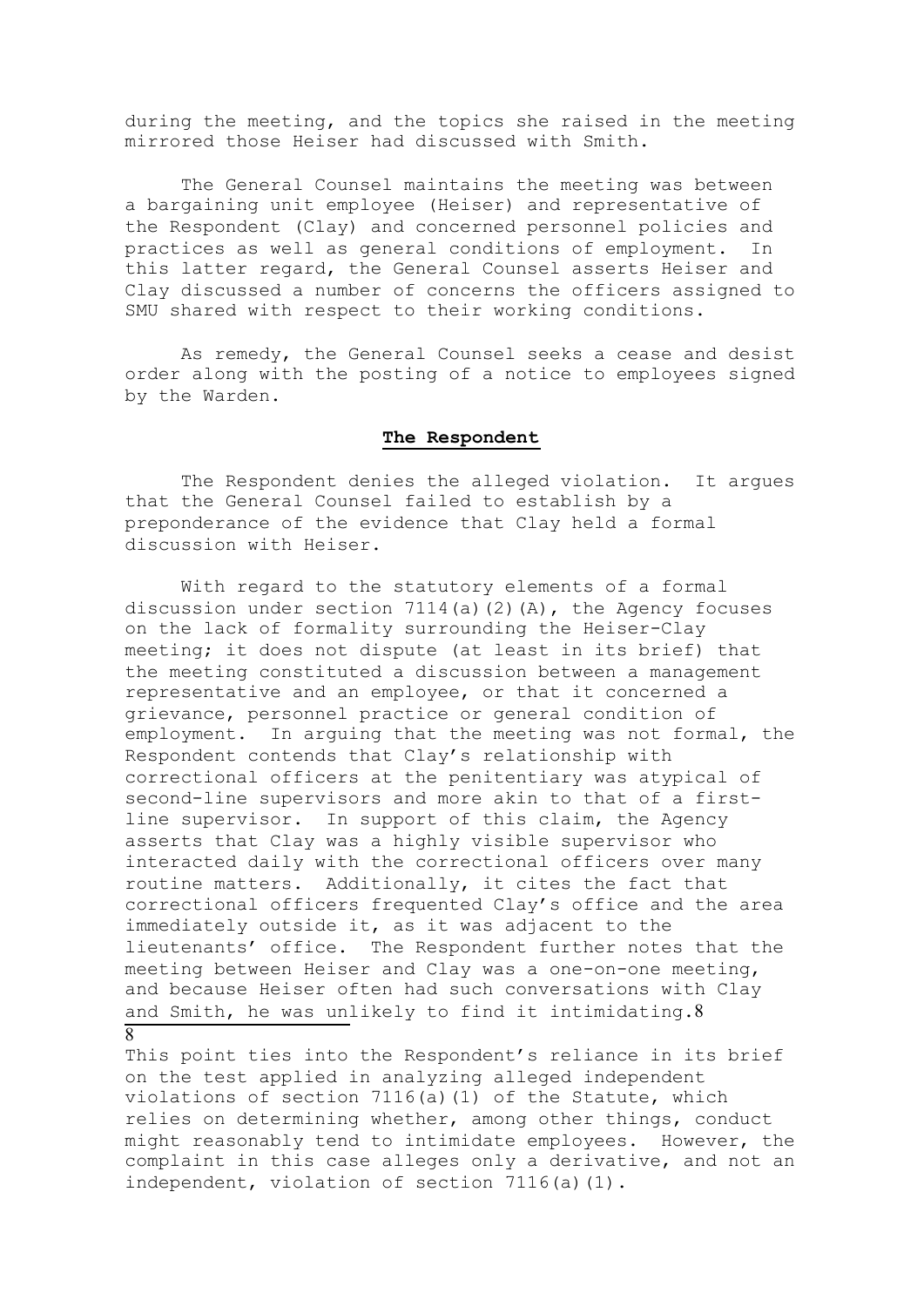The Agency urges that Clay's account should be credited over that of Heiser, with respect to the circumstances such as the length of the meeting and what took place there. The Respondent asserts that Clay did not require Heiser to remain at the meeting, and it characterizes the meeting between the two as an informal encounter that lacked an agenda or the creation of any notes or minutes on Clay's part. Thus, in the Agency's view, the element of formality was not satisfied, and the Union did not need to be afforded the opportunity to attend the meeting.

## **Analysis**

The general issue presented by this case is whether the meeting between Clay and Heiser constituted a formal discussion within the meaning of section 7114(a)(2)(A) of the Statute.

Section 7114(a)(2)(A) provides:

 (2) An exclusive representative of an appropriate unit in an agency shall be given the opportunity to be represented at–

> (A) any formal discussion between one or more representatives of the agency and one or more employees in the unit or their representatives concerning any grievance or any personnel policy or practices or other general condition of employment[.]

In order for a union to have the right to representation under section 7114(a)(2)(A), all the elements of that section must be met. There must be: (1) a discussion; (2) that is formal; (3) between one or more representatives of the agency and one or more unit employees or their representatives; (4) concerning any grievance or any personnel policy or practice or other general condition of employment. *See, e.g., Department of the Air Force, Sacramento Air Logistics Center, McClellan Air Force Base, California*, 29 FLRA 594, 597-98 (1987). In examining these elements, the Authority is guided by the intent and purpose of section  $7114(a)(2)(A)$ , which is to provide a union with an opportunity to safeguard its interests and the interests of bargaining unit employees, as viewed in the context of the union's full range of responsibilities under the Statute. *General Services Administration*, 50 FLRA 401, 404 (1995) (*GSA*). This is not a separate element of the statutory analysis, but rather a "guiding principle that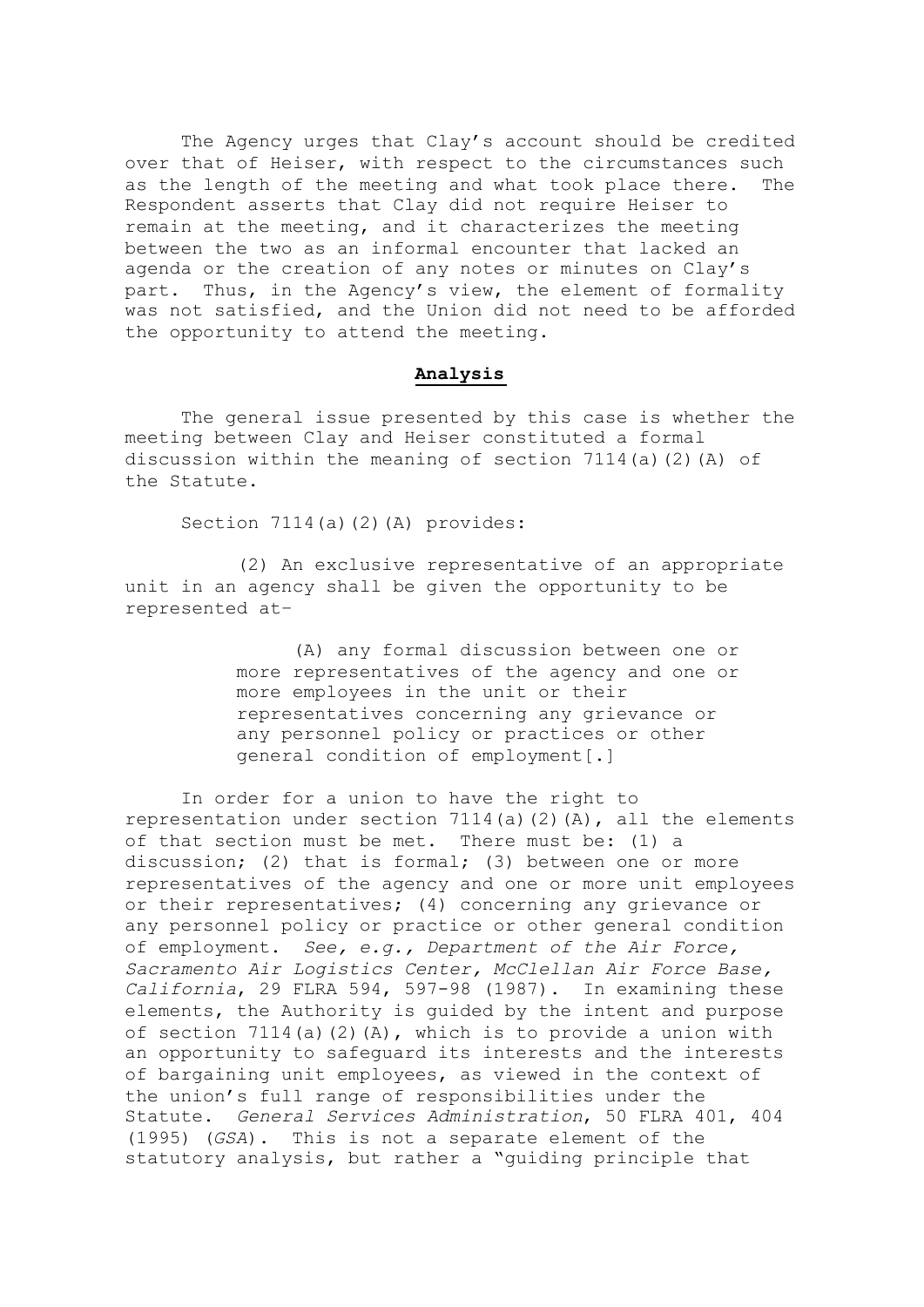informs our judgments in applying the statutory criteria." *Id*. at 404 n.3.

With respect to the first element, the evidence establishes that the meeting between Clay and Heiser constituted a "discussion" within the meaning of section 7114(a)(2)(A). It is well-established in Authority precedent that the term "discussion" within the meaning of 7114(a)(2)(A) is synonymous with "meeting," and no actual dialogue or discussion need occur for the meeting to constitute a discussion under that section. *See, e.g., U.S. Department of Justice, Bureau of Prisons, Federal Correctional Institution, Bastrop, Texas*, 51 FLRA 1339, 1343 (1996) (*FCI, Bastrop*). Here, there was clearly a meeting between Clay and Heiser. Even if it was somewhat one-sided with Heiser doing most of the talking, the amount of dialogue that may have taken place during that meeting is irrelevant to the determination of whether the meeting constituted a discussion under section  $7114(a)(2)(A)$ .

Neither party disputes that the meeting was between a bargaining unit employee and a representative of the Agency. It is clear from the record Heiser was a member of the bargaining unit and Clay was a second-line supervisor at the penitentiary.

With respect to the fourth statutory element, I find that some of the matters discussed at the meeting between Heiser and Clay did concern general conditions of employment within SMU.9 In particular, the issues of security; staffing and the lack of adequate staff to run the SMU program; the need to assign a property officer who would be responsible for monitoring and inventorying property of inmates entering or leaving the SMU; staff evaluations and performance awards; and the need for post orders and program statements, were matters affecting working conditions and were not limited in relevance to Heiser but extended to the other employees assigned to SMU as well. Thus, regardless of whether Heiser raised them purely on his own or with the endorsement of his fellow employees, the issues he presented concerning the working conditions in SMU had more general application within the SMU than just himself. *Cf. American Federation of Government Employees, Council 214 and U.S. Department of the Air Force, Air Force Logistics Command, Wright-Patterson Air Force Base, Ohio*, 38 FLRA 309, 330 (1990) (the phrase "any personnel policy or practices or other general condition of employment" in section 7114(a)(2) (A) involves matters of more general scope than a discrete 9

While the Agency's post-hearing brief did not address this issue, its answer to the complaint denied the allegation.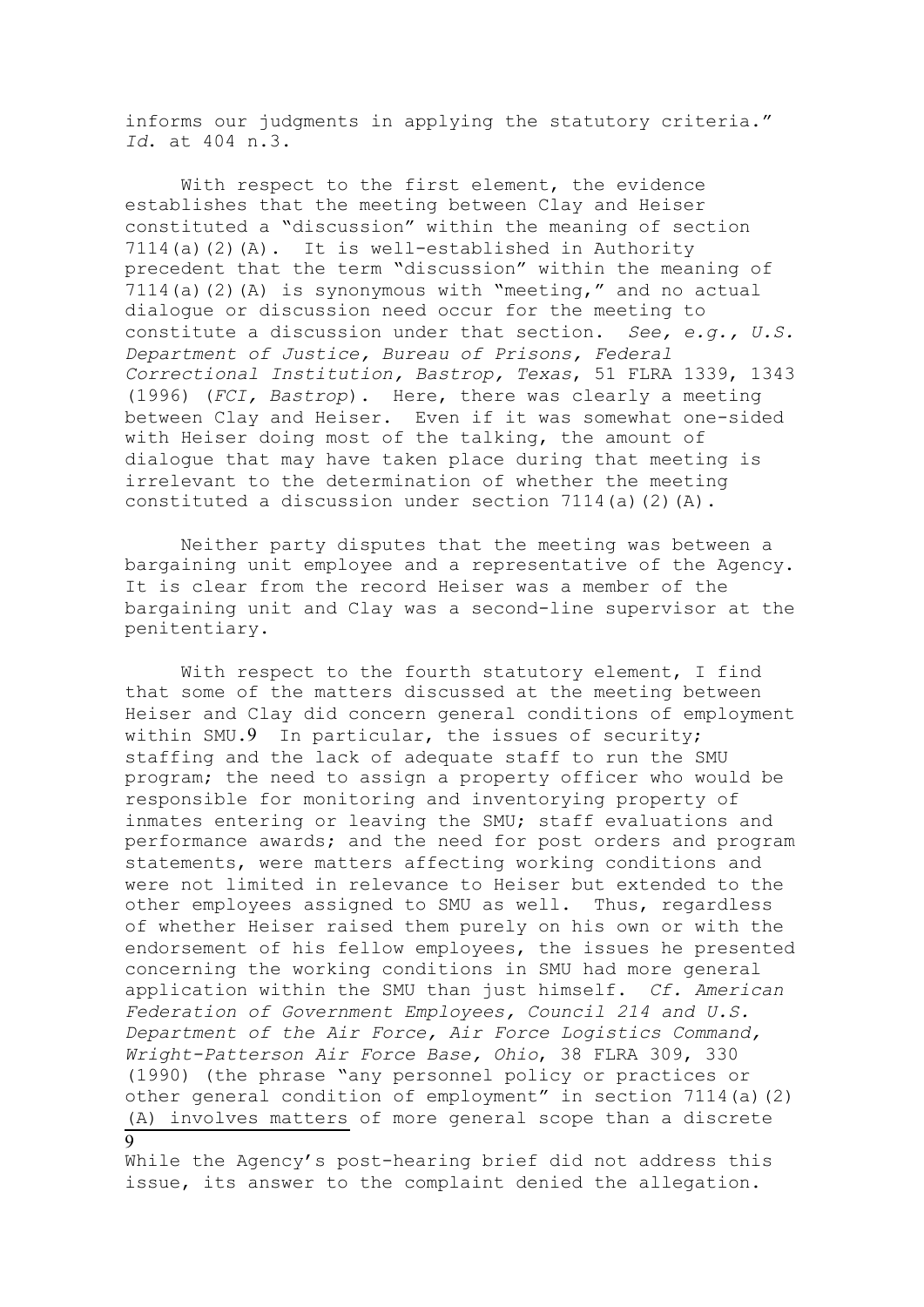action relating to an individual employee). The fact that the matters discussed were limited to SMU do not mean the meeting did not concern "general" conditions of employment. Authority precedent indicates that even though a meeting concerns a relatively small component of a bargaining unit or organization, it still meets the fourth element of section 7114(a)(2)(A). *See GSA*, 50 FLRA at 405 (discussions concerned conditions in a single office); *U.S. Department of Defense, Defense Logistics Agency, Defense Depot Tracy, Tracy, California,* 37 FLRA 952, 960 (1990) (*DLA, Tracy*) (meeting concerned general condition of employment of all warehouse employees); *Veterans Administration, Washington, D.C. and VA Medical Center, Brockton Division, Brockton, Massachusetts*, 37 FLRA 747 at 748, 753 (1990) (*VA, Brockton*) (meeting concerned changes in work schedules of certain employees in Dietetic Service of medical center).

This brings me to the question of whether the meeting was "formal," and this is indeed the central issue of this case. In determining whether a meeting is "formal," the Authority has identified the following factors as relevant: (1) the status of the individual who held the discussions; (2) whether any other management representatives attended; (3) the site of the discussion; (4) how the meeting was called; (5) how long the discussion lasted; (6) whether a formal agenda was established; and (7) the manner in which the discussion was conducted. *See, e.g., FCI, Bastrop,*  51 FLRA at 1343. However, as noted in *F.E. Warren Air Force Base, Cheyenne, Wyoming,* 52 FLRA 149, 157 n.7 (1996), the enumerated criteria have varied at times. In some cases an eighth factor has been added: whether attendance at the meeting was mandatory. *See Department of Health and Human Services, Social Security Administration, Bureau of Field Operations, San Francisco, California*, 10 FLRA 115, 118 (1982). Indeed the list is intended merely to be illustrative, as the totality of the facts and circumstances of a case must be considered. *F.E. Warren, supra*, 52 FLRA at 157.

In this case, some of the facts point to formality. Specifically, Clay was Heiser's second-line supervisor, the meeting was conducted in her office, and it lasted for a significant period of time -- at least 30 to 40 minutes. *See, e.g., DLA, Tracy*, 37 FLRA at 961 (fact that supervisor conducting the meeting was the second-level supervisor of most of attendees was a circumstance that can indicate formality); *VA, Brockton*, 37 FLRA at 754 (fact that meeting is held in second-level supervisor's office away from workplace is a circumstance that can indicate formality); *FCI, Bastrop*, 51 FLRA at 1343, 1356 (fact that meeting lasted 25-30 minutes was a circumstance that can indicate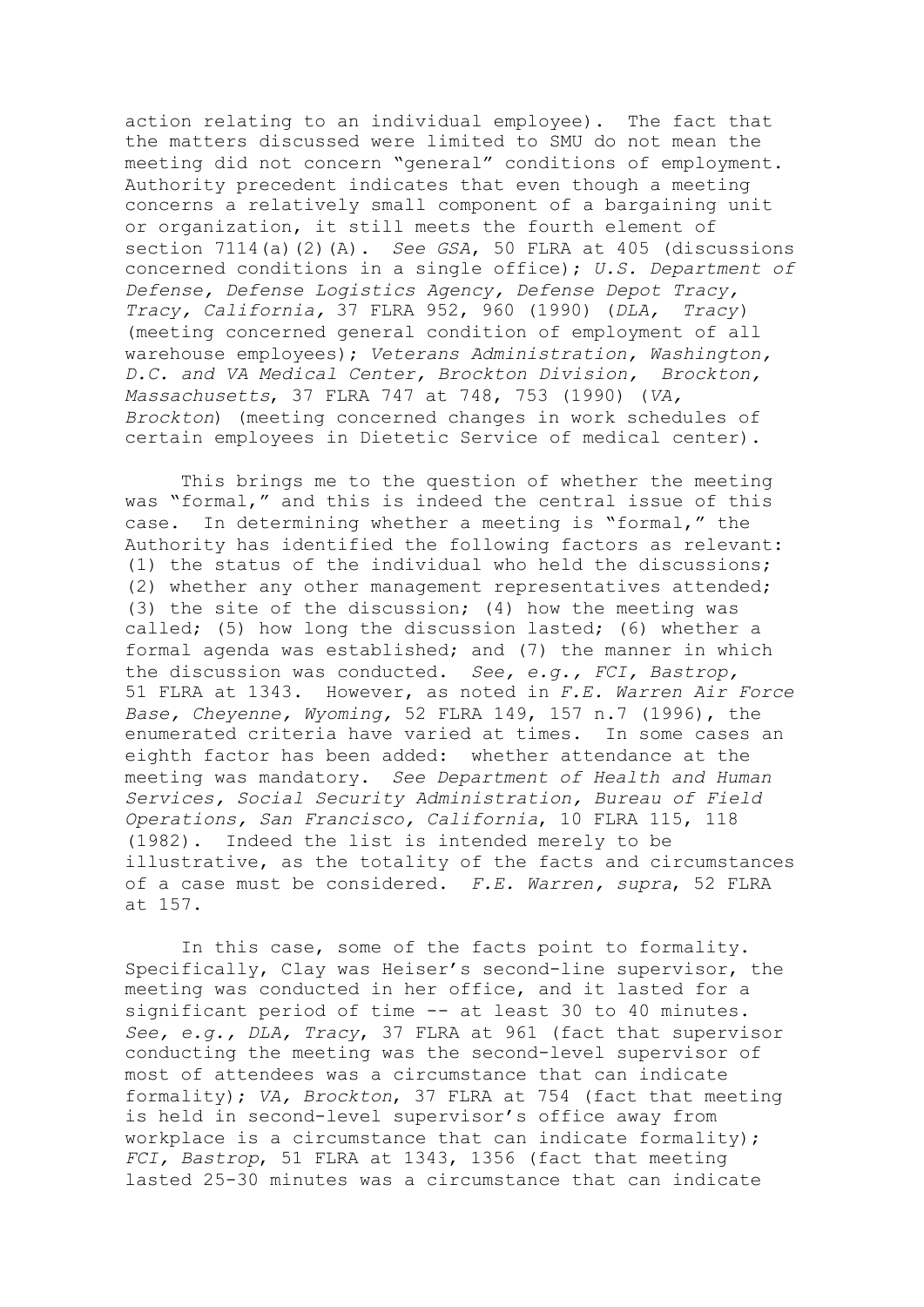formality). Respondent's counsel engages in undue hairsplitting by suggesting that Captain Clay was more like a first-line supervisor because she spoke to correctional officers frequently, and that her office was close to an area frequented by employees. While Clay may have talked with employees frequently, she was nonetheless the supervisor of their supervisor, and a meeting with her was not a casual event. Moreover, her office was away from where Heiser normally worked, and it had a door separating it from the area where lieutenants and employees gathered. However, as I will discuss more fully below, other circumstances of this meeting do significantly mitigate the formality that is superficially suggested by the discrepancy between Heiser's and Clay's rank.

Although the fact that Clay called the meeting and required Heiser to attend would tend to suggest formality, I find the circumstances present in this case dilute their effect as indicators of formality. As I discussed earlier, Clay called the meeting only because Heiser had initiated a meeting with the Warden and raised issues that the Warden asked Clay to follow up on. It was Heiser who believed that the SMU could be managed better and who had suggestions for doing so; it was Heiser's ideas which the Warden asked Clay to listen to and evaluate. Although Clay called Heiser and his lieutenant on the morning of April 5 and told Heiser to come to her office, she was only doing so to give him the opportunity to be heard, as he had sought. Moreover, while Heiser initially resisted coming to Clay's office and sought a Union representative, it was only because he mistakenly believed he was in some sort of trouble. Once Clay made it clear to Heiser that she simply wanted him to explain the ideas he had presented earlier to the Warden, it was Heiser, not Clay, who determined the course of the remainder of the meeting. In other words, this was not a meeting called by management for a management-driven purpose. In this regard, the circumstances here are distinguishable from those present in *FCI, Bastrop*, in which the warden directed a subordinate manager to meet with an employee and his firstlevel supervisor to resolve a conflict between the two. At that meeting, the manager then counseled both the employee and the supervisor concerning their behavior. In *FCI, Bastrop,* therefore, the meeting was called to resolve a disciplinary problem as identified by the warden. In our case, in comparison, neither Clay nor Smith had any direct motivation to meet with Heiser, except to allow Heiser to express his concerns and ideas. Heiser's earlier meeting, with the Warden, would not be considered a formal discussion within the meaning of  $7114(a)(2)A$ . And the meeting called by Clay on April 5 was essentially a continuation of that initial meeting between Heiser and the Warden.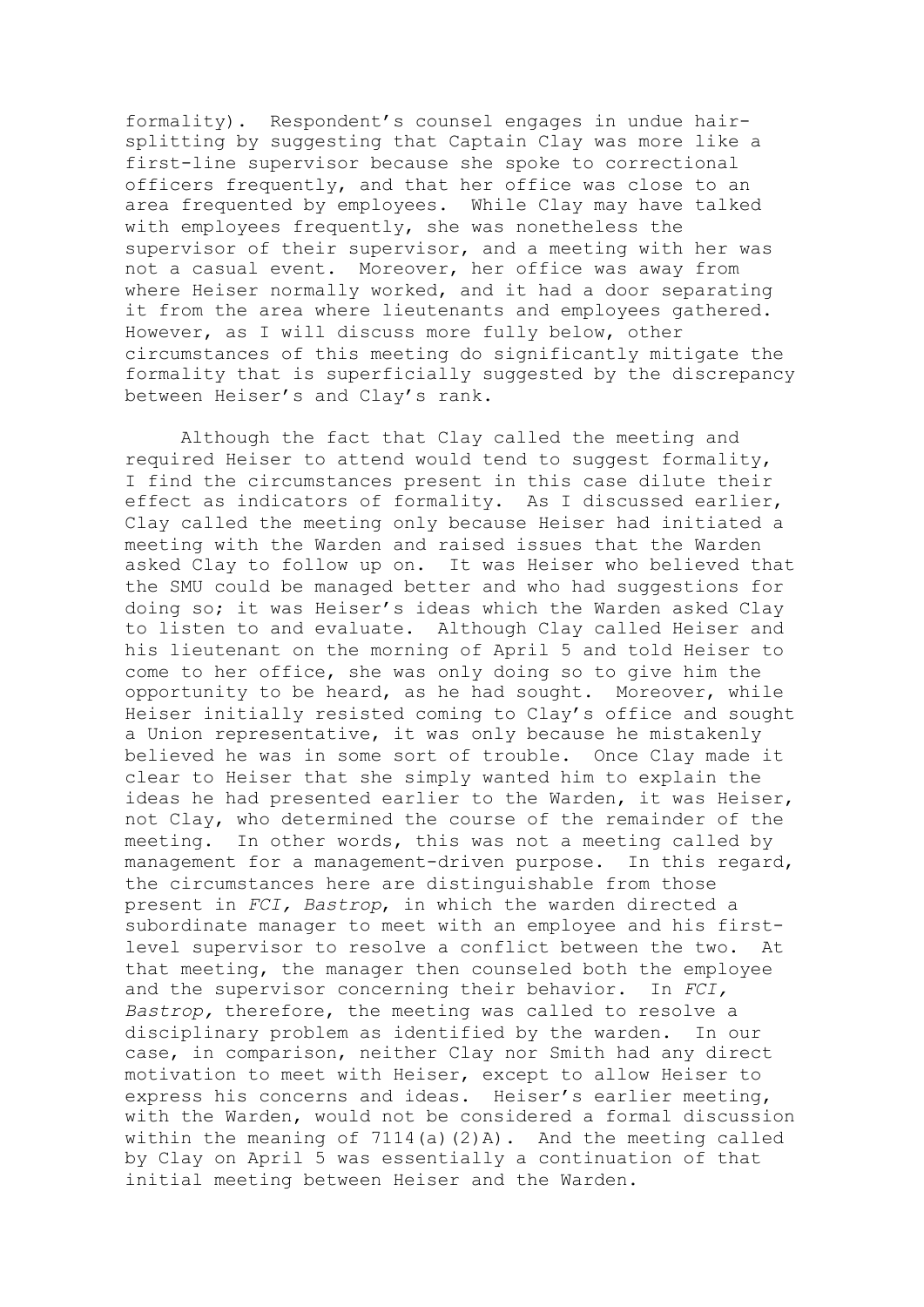Although Clay did have a purpose for the meeting (to listen to the ideas that Heiser had sought to convey to Warden Smith), she did not have an agenda. Under Authority precedent, "purpose" is distinguishable from "agenda," and the existence of the former does not establish the existence of the latter. *See, e.g., United States Department of Veterans Affairs, Northern Arizona Veterans Affairs Healthcare, Prescott, Arizona*, 61 FLRA 181, 185 (2005) (*VA, Prescott*). Rather, the "agenda" followed was that of Heiser. Although the meeting was not impromptu, neither was it called in advance. The meeting was premeditated to the extent Clay was acting in response to Smith's direction that she meet with Heiser and listen to his ideas; however, the actual calling of the meeting was not planned in advance by Clay but occurred when she heard Heiser on the radio and remembered the Warden's request.

As for the circumstances of the meeting itself, I have credited Clay's testimony that no notes were taken or minutes prepared. As I have noted, after reassuring Heiser that he was not at risk of disciplinary action and advising him she was there to hear the ideas Heiser had previously tried to present to the Warden, Clay played a largely passive role at the meeting and mainly listened to Heiser. While the meeting did last for a rather long time (30 to 40 minutes), this was due to the issues that Heiser wished to pursue, not due to any action on the part of Clay, who wished to keep it as short as possible. Moreover, the meeting was a one-on-one session attended only by Heiser and Clay, a factor that generally (although not always) suggests lack of formality. *See VA, Prescott, 61 FLRA at 185; Department of Health and Human Services, Social Security Administration and Social Security Administration Field Operations, Region II*, 29 FLRA 1205, 1208-09 (1987) *(SSA, Region II)*. Finally, it appears that any report Clay made to Smith regarding the meeting was minimal, and verbal in nature rather than written.

The Authority has recognized that discussions having some of the indicia of formality are not necessarily formal. *See, e.g., VA, Prescott*, 61 FLRA at 186. In this case, although there were some factors present that suggest formality, I find when the totality of the facts and circumstances are considered, the meeting was essentially an unstructured, one-on-one meeting that occurred primarily at the initiative of Heiser himself. I put particular significance on Heiser's initiating the prior meeting with the Warden, as this frames the context of the later meeting with Clay, and it further reflects that Heiser had no hesitation about expressing his views privately, even with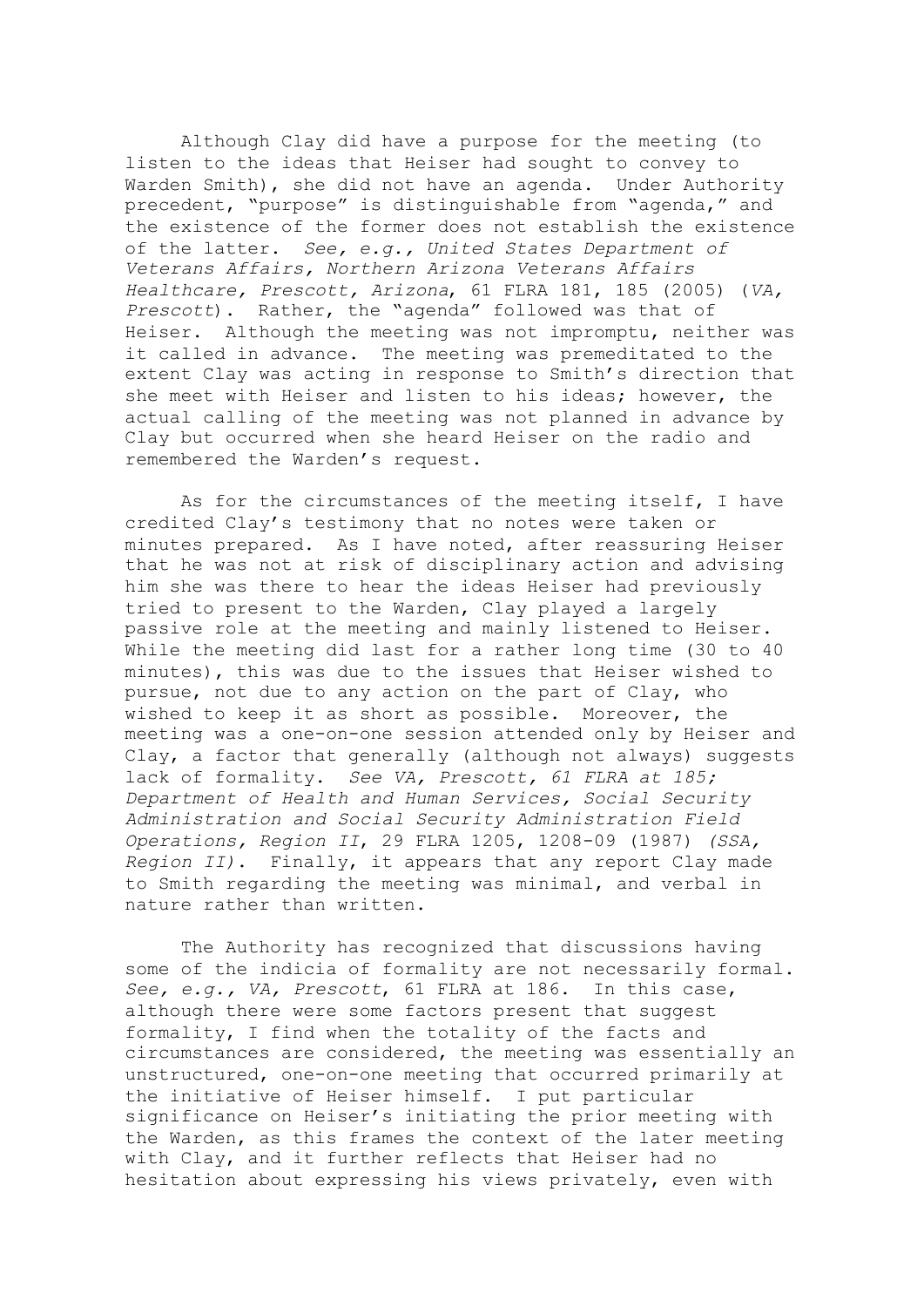the highest authority in the penitentiary. This dilutes the formality otherwise suggested by the fact that he was meeting with his second-level supervisor in her private office. The Authority has similarly given significant weight to the fact that the employee initiated the meeting; *see VA Prescott*, 61 FLRA at 185; *United States Department of Energy, Rocky Flats Field Office, Golden, Colorado*, 57 FLRA 754, 755 (2002); *Office of Program Operations, Field Operations, Social Security Administration, San Francisco Region*, 9 FLRA 48, 50 (1982).

The distinction between employee-initiated and management-initiated meetings is relevant to the "intent and purpose" of section 7114(a)(2)(A), a "guiding principle" in deciding such cases. When managers initiate meetings with employees (other than routine "shop floor" conversations), they are more likely to be considering taking a specific personnel action, and it is in those situations that a union has an important role to play. But when an employee enters a manager's "open door" to make suggestions, the likelihood of agency action is more remote, as is the union's role. This is not, of course, a rigid rule, but simply a factor to be considered among the other formality criteria.

Viewing all the facts and circumstances as a whole, I find the discussion between Clay and Heiser on April 5, 2004, was not a formal one. Because the discussion was not formal, the meeting does not satisfy all of the elements necessary to constitute a formal discussion within the meaning of section 7114(a)(2)(A) of the Statute. Accordingly, there was no obligation on the part of the Agency to afford the Union the opportunity to be represented, and I conclude that the Respondent did not violate the Statute as alleged. I recommend that the Authority adopt the following order:

#### **ORDER**

It is ordered that the complaint be, and hereby is, dismissed.

Issued, Washington, DC, June 14, 2006

 $\overline{a}$ 

RICHARD A. PEARSON Administrative Law Judge

 $\overline{\phantom{a}}$  , where  $\overline{\phantom{a}}$  , where  $\overline{\phantom{a}}$  ,  $\overline{\phantom{a}}$  ,  $\overline{\phantom{a}}$  ,  $\overline{\phantom{a}}$  ,  $\overline{\phantom{a}}$  ,  $\overline{\phantom{a}}$  ,  $\overline{\phantom{a}}$  ,  $\overline{\phantom{a}}$  ,  $\overline{\phantom{a}}$  ,  $\overline{\phantom{a}}$  ,  $\overline{\phantom{a}}$  ,  $\overline{\phantom{a}}$  ,  $\overline{\phantom{a}}$  ,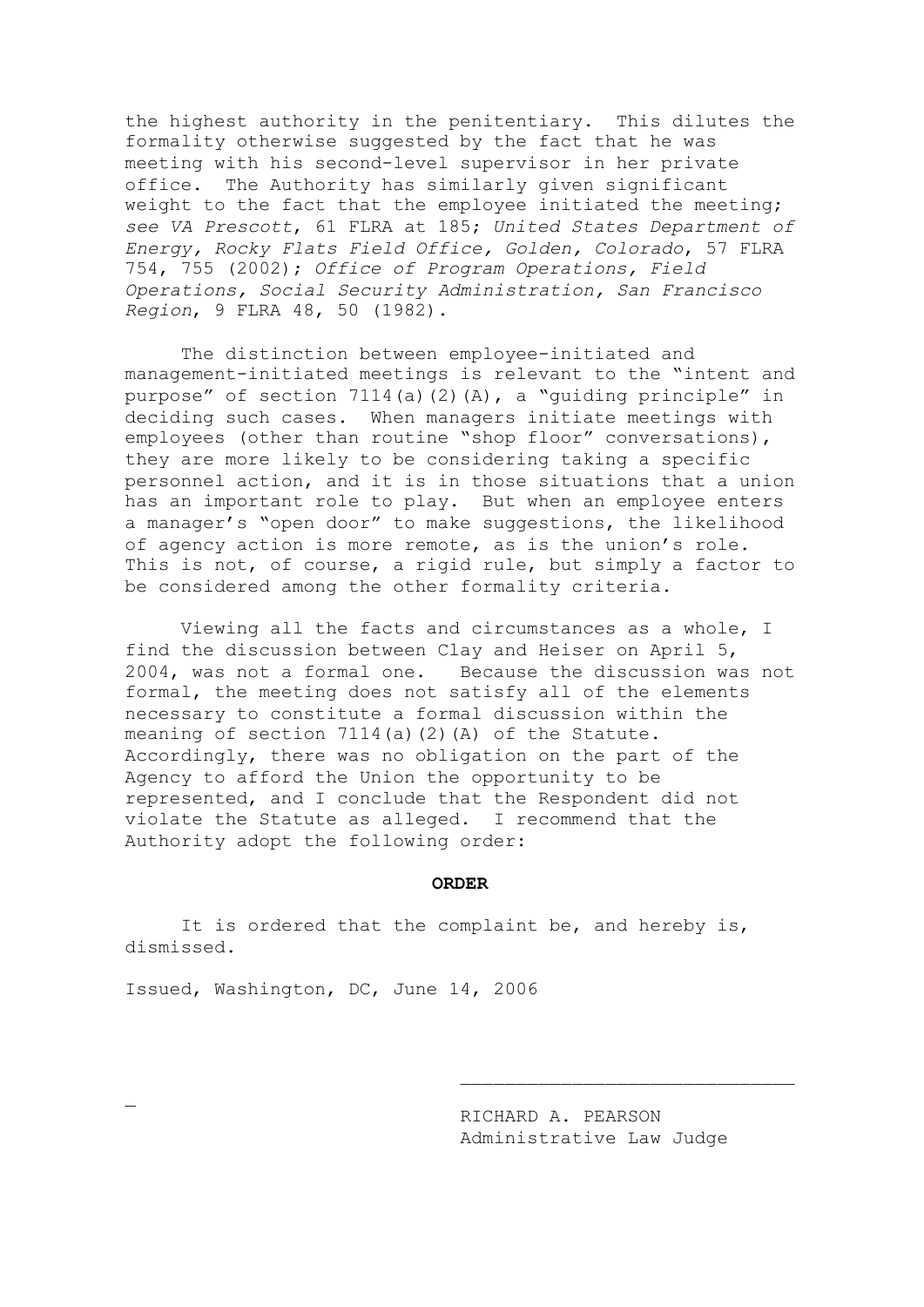## **CERTIFICATE OF SERVICE**

I hereby certify that copies of this DECISION, issued by RICHARD A. PEARSON, Administrative Law Judge, in Case No. BN-CA-04-0410, were sent to the following parties:

\_\_\_\_\_\_\_\_\_\_\_\_\_\_\_\_\_\_\_\_\_\_\_\_\_\_\_\_\_\_\_

| CERTIFIED MAIL AND RETURN RECEIPT                                                                                                                                                                                                        | CERTIFIED NOS: |  |                     |  |
|------------------------------------------------------------------------------------------------------------------------------------------------------------------------------------------------------------------------------------------|----------------|--|---------------------|--|
| David J. Mithen, Esq.<br>0262<br>Counsel for the General Counsel<br>Federal Labor Relations Authority<br>Thomas P. O'Neill, Jr., Fed. Bldg.<br>10 Causeway St., Suite 472<br>Boston, MA 02110-1200                                       |                |  | 7004 2510 0004 2351 |  |
| Nicole Hogan, Esquire and<br>0279<br>Ly T. Nguyen, Esquire<br>Counsel for the Respondent<br>U.S. Department of Justice<br>Federal Bureau of Prisons<br>Assistant General Counsel<br>320 First St., NW, Suite 218<br>Washington, DC 20534 |                |  | 7004 2510 0004 2351 |  |
| Tony J. Liesenfeld<br>0286<br>Secretary Treasurer<br>AFGE Local 148<br>P.O. Box 148<br>Lewisburg, PA 17870                                                                                                                               |                |  | 7004 2510 0004 2351 |  |

# **REGULAR MAIL:**

President AFGE 80 F Street, NW Washington, DC 20001